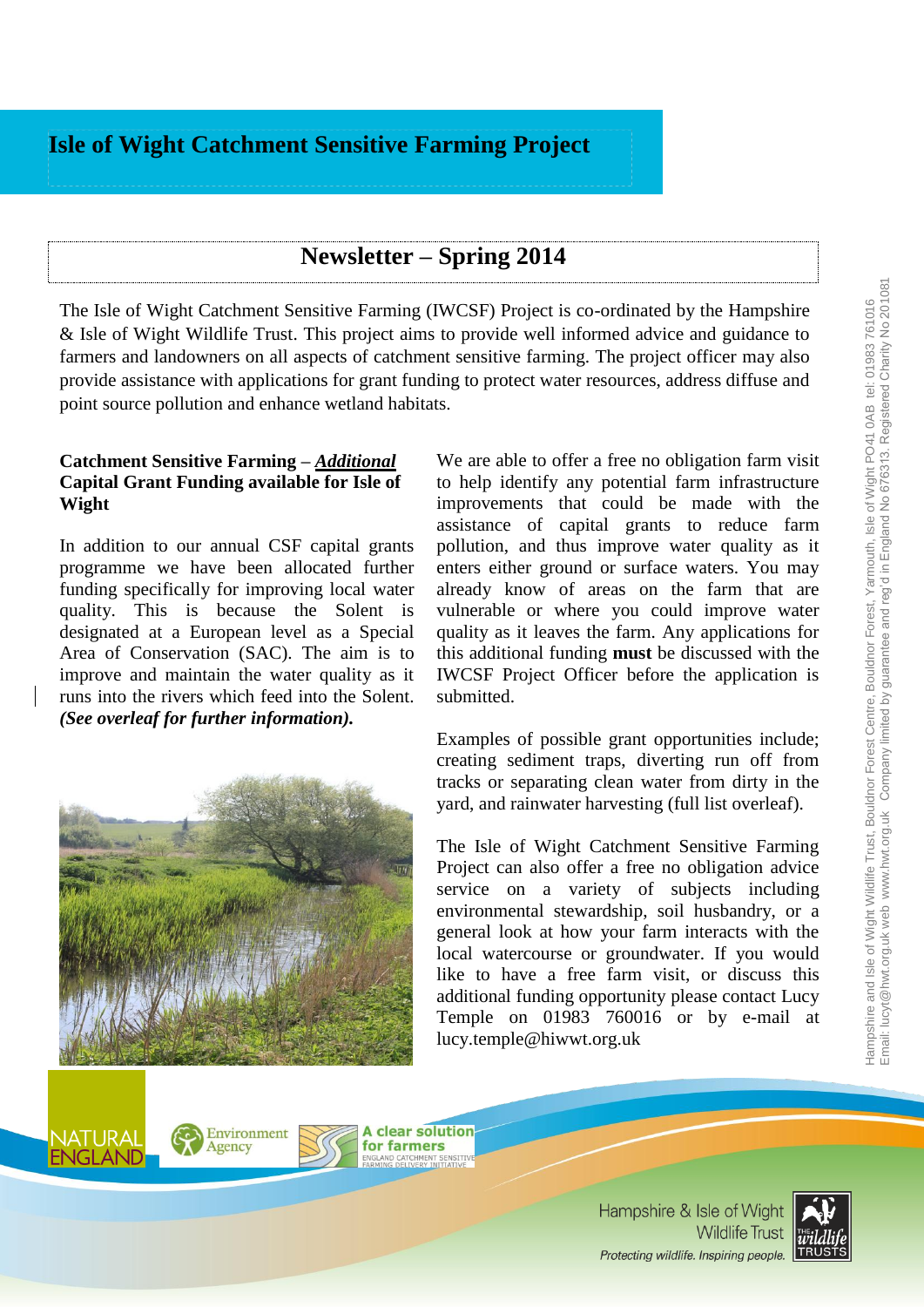## **Background Information Natura 2000 Sites & Catchment Sensitive Farming (CSF)**

## **Capital Grant Scheme funding 2014/2015**

The Solent is designated as a SAC/SPA for its complex of marine and estuarine habitats. It is failing its conservation objectives because of high Nitrate levels. We are therefore looking to fund applications in the Solent area which address the need for a reduction of Nitrates entering the Solent.

- We have allocated £5m of additional Capital Grant Scheme funding specifically to address diffuse water pollution on Natura 2000\* designated sites within CSF Priority Catchments in England.
- The money will be targeted very tightly to where it is most needed.
- The standard application rules (outlined in the CSF Capital Grant Scheme handbook, link below) will apply to all agreements allocated to address Natura 2000 priorities. Natura 2000 applications will be offered and approved by the Isle of Wight Catchment Partnership on a case by case basis, depending on how well they address the specific site objectives.

 We are keen to work closely with farmers who are able to make a difference on these sites, due to their geographical location, topography, farm type etc, to produce effective Capital Grant Scheme agreements.

*\*Natura 2000 or "N2K sites are European designated sites that aim to ensure the maintenance of habitats and species of European importance. The Natura 2000 Network consists of Special Protection Areas (SPAs), which are designated for birds, and Special Areas of Conservation (SACs), which are designated for species other than birds. These sites are important to Natural England because over 75% of SSSIs by area, are also Natura 2000 sites.*

You can read more about the CGS grant via the Natural England website;

*[http://www.naturalengland.org.uk/ourwork/farming/csf/cgs/defa](http://www.naturalengland.org.uk/ourwork/farming/csf/cgs/default.aspx) [ult.aspx](http://www.naturalengland.org.uk/ourwork/farming/csf/cgs/default.aspx)*

#### **Items available under the new scheme:**

CSF001 – Relocation of gates

CSF003 - Watercourse fencing

CSF005 – Solar-powered electric fence kits for seasonal fencing

CSF007 - Hard bases for livestock drinkers and feeders

CSF008 - Pasture pumps and associated pipework

CSF009 - Ram pumps and associated pipework

CSF010 - Livestock troughs with associated pipework

CSF011 - Cross drains on or in farm tracks or within farm yards for clean and dirty water separation

CSF012 - Sediment ponds and traps

CSF014 - Yard works for clean and dirty water separation

CSF015 – Installation of piped culverts in ditches

CSF016 - Resurfacing of gateways

CSF017 - Rainwater storage tanks, first flush rainwater diverters and downpipe filters

CSF021 - Livestock and machinery tracks (new)

CSF023 – Roofing of manure storage and livestock gathering areas

CSF026 – Roofs for slurry and silage stores including self feed silage stores

**If you are interested in applying for the grant please contact the IWCSF Officer as soon as possible. The application window is:**

**1 st February 2014 – 31st March 2014** 

**Applications made after the deadline will not be accepted.**